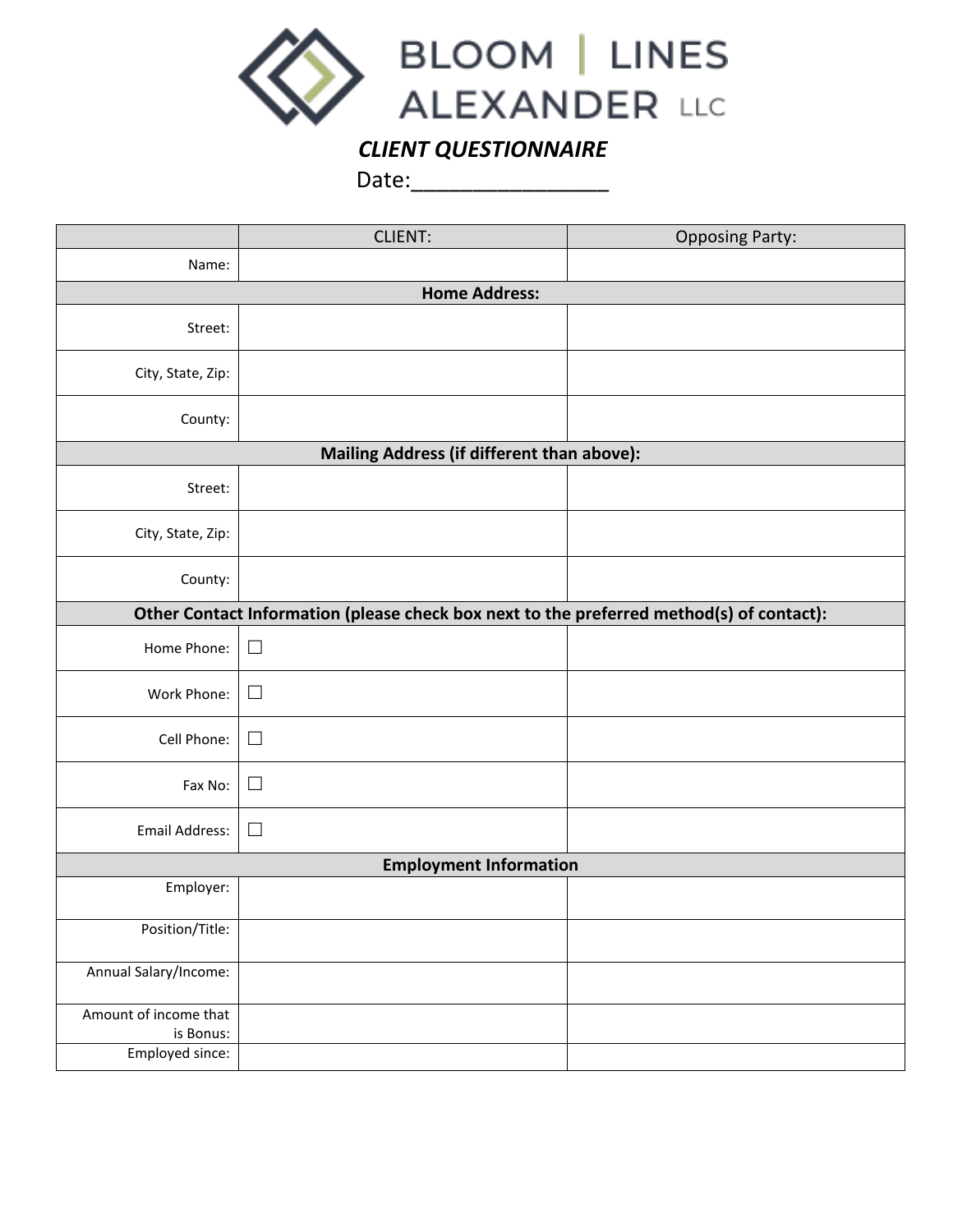| <b>Children Involved in this Matter</b>                                                   |            |                |                                                        |                         |            |           |  |
|-------------------------------------------------------------------------------------------|------------|----------------|--------------------------------------------------------|-------------------------|------------|-----------|--|
| Name:                                                                                     |            | Date of Birth: |                                                        | Resides With:           |            |           |  |
|                                                                                           |            |                |                                                        |                         |            |           |  |
|                                                                                           |            |                |                                                        |                         |            |           |  |
|                                                                                           |            |                |                                                        |                         |            |           |  |
|                                                                                           |            |                |                                                        |                         |            |           |  |
|                                                                                           |            |                |                                                        |                         |            |           |  |
|                                                                                           |            |                |                                                        |                         |            |           |  |
| <b>Information on Current Marriage</b>                                                    |            |                |                                                        |                         |            |           |  |
| Date of marriage:                                                                         |            |                |                                                        | City/State of marriage: |            |           |  |
| Date of Separation (i.e. last<br>time you had marital relations):                         |            |                | If applicable, Wife's maiden                           |                         | name:      |           |  |
| Maiden name to be<br>restored?                                                            | $\Box$ YES | $\Box$ NO      | How long did/have you lived at<br>the marital home?    |                         |            |           |  |
| How long have you lived<br>in that county?                                                |            |                | How long have you lived in<br>Georgia?                 |                         |            |           |  |
| Are you interested in<br>reconciliation?                                                  | $\Box$ YES | $\Box$ NO      | Is the Opposing Party<br>interested in reconciliation? |                         | $\Box$ YES | $\Box$ NO |  |
| Have you tried marriage<br>counseling?                                                    | $\Box$ YES | $\square$ NO   | If yes, when and with whom?                            |                         |            |           |  |
| <b>Other</b>                                                                              |            |                |                                                        |                         |            |           |  |
| Has the Opposing Party consulted an attorney regarding this matter<br>as far as you know? |            |                | YES                                                    | <b>NO</b>               |            |           |  |
| If yes, please indicate the<br>attorney's name:                                           |            |                |                                                        |                         |            |           |  |
| Who may we thank for referring you to our firm?                                           |            |                |                                                        |                         |            |           |  |
| May we send a thank you letter to the person who referred you to our<br>firm?             |            |                | $\Box$ YES                                             | $\square$ NO            |            |           |  |